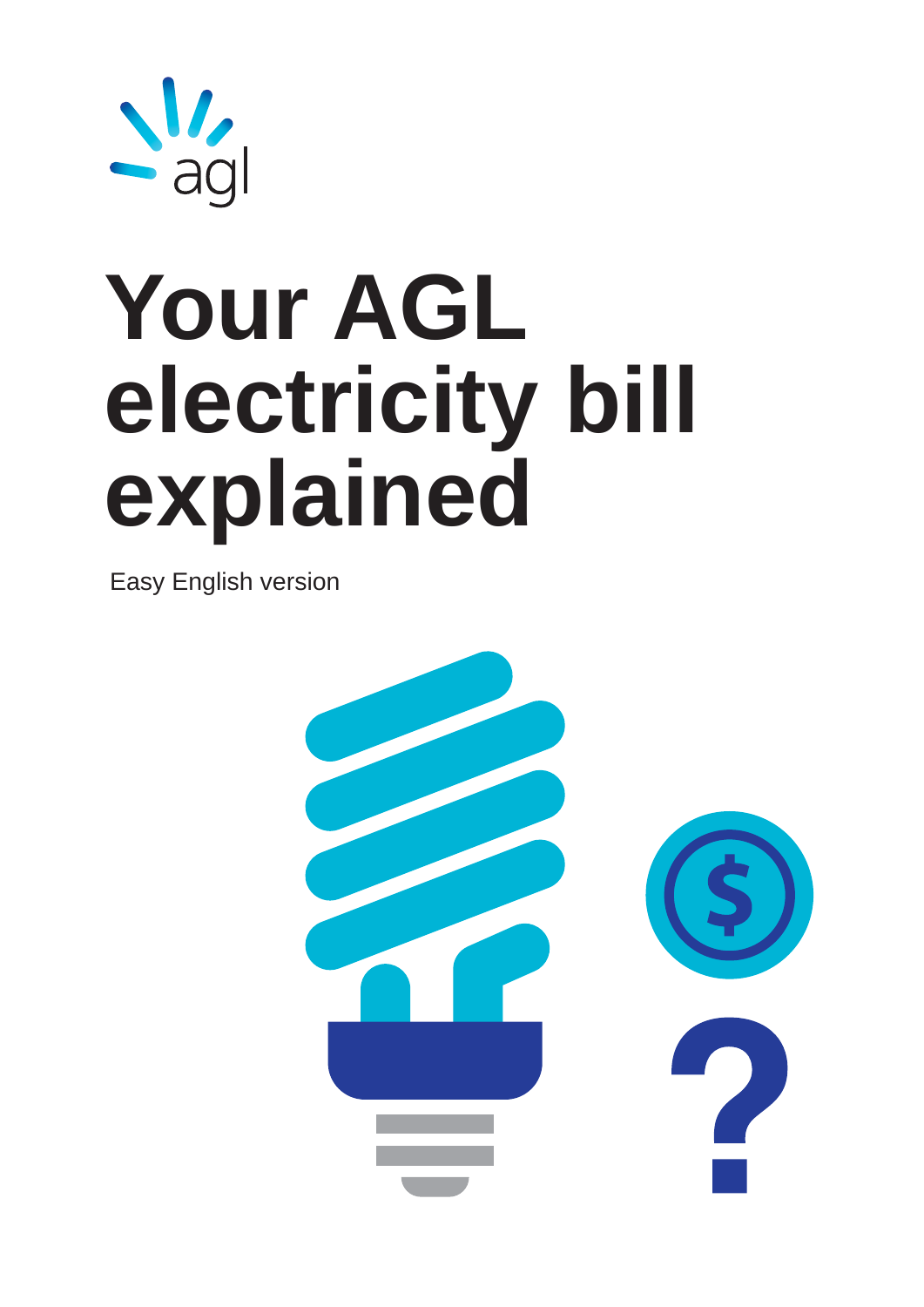## **Hard words**



This book has some hard words.

The first time we write a hard word

- the word is in **blue**
- we write what the hard word means.

# **You can get help with this book**



You can get someone to help you

- read this book
- know what this book is about



• find more information.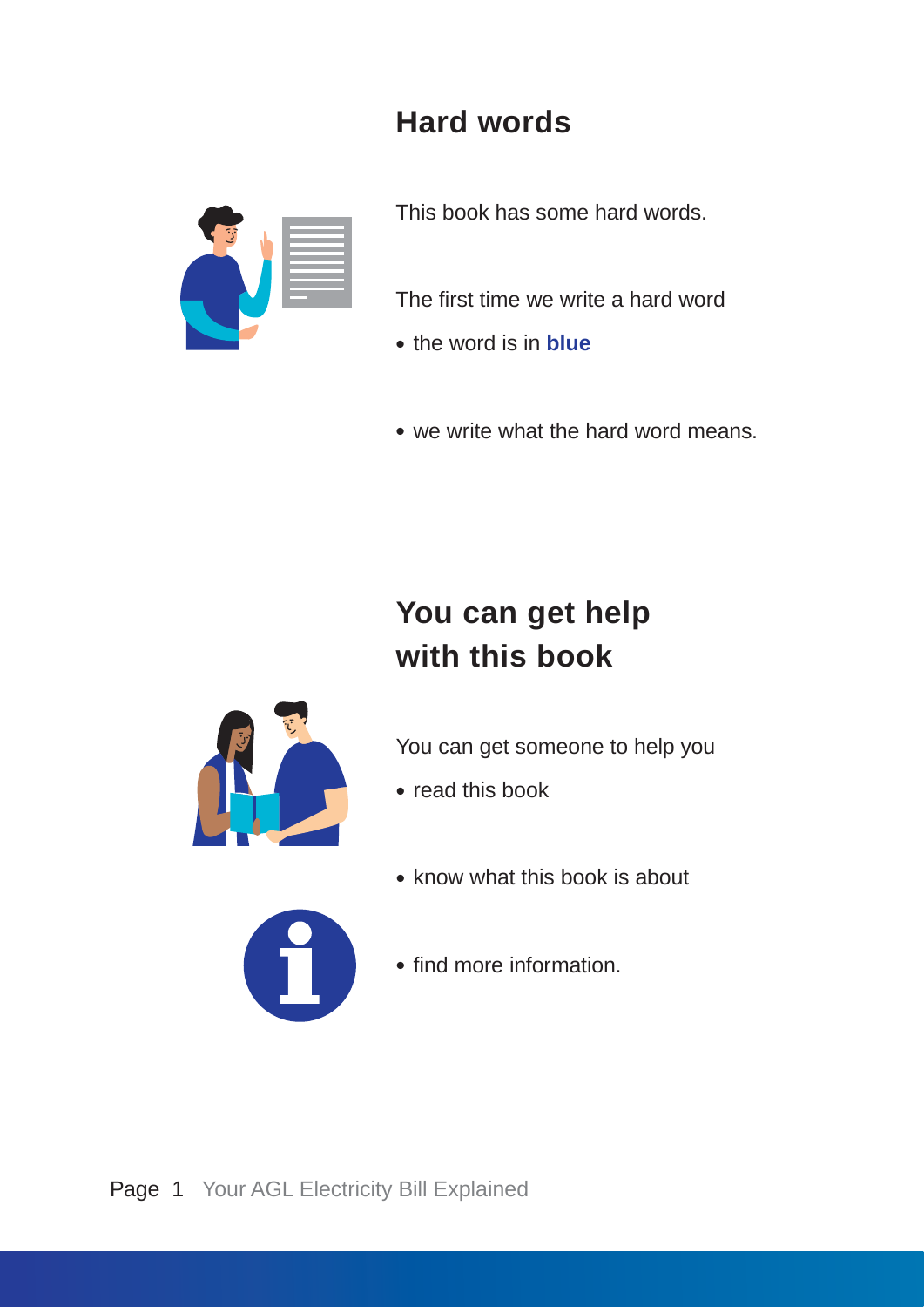

## **About this book**

This book is about how to read your AGL electricity bill.



AGL brings electricity to your house.



There is a lot of important information on your electricity bill.

We will tell you about the 5 most important things to know about your electricity bill.



You can read the full guide called **Your AGL household electricity bill explained** on our website www.agl.com.au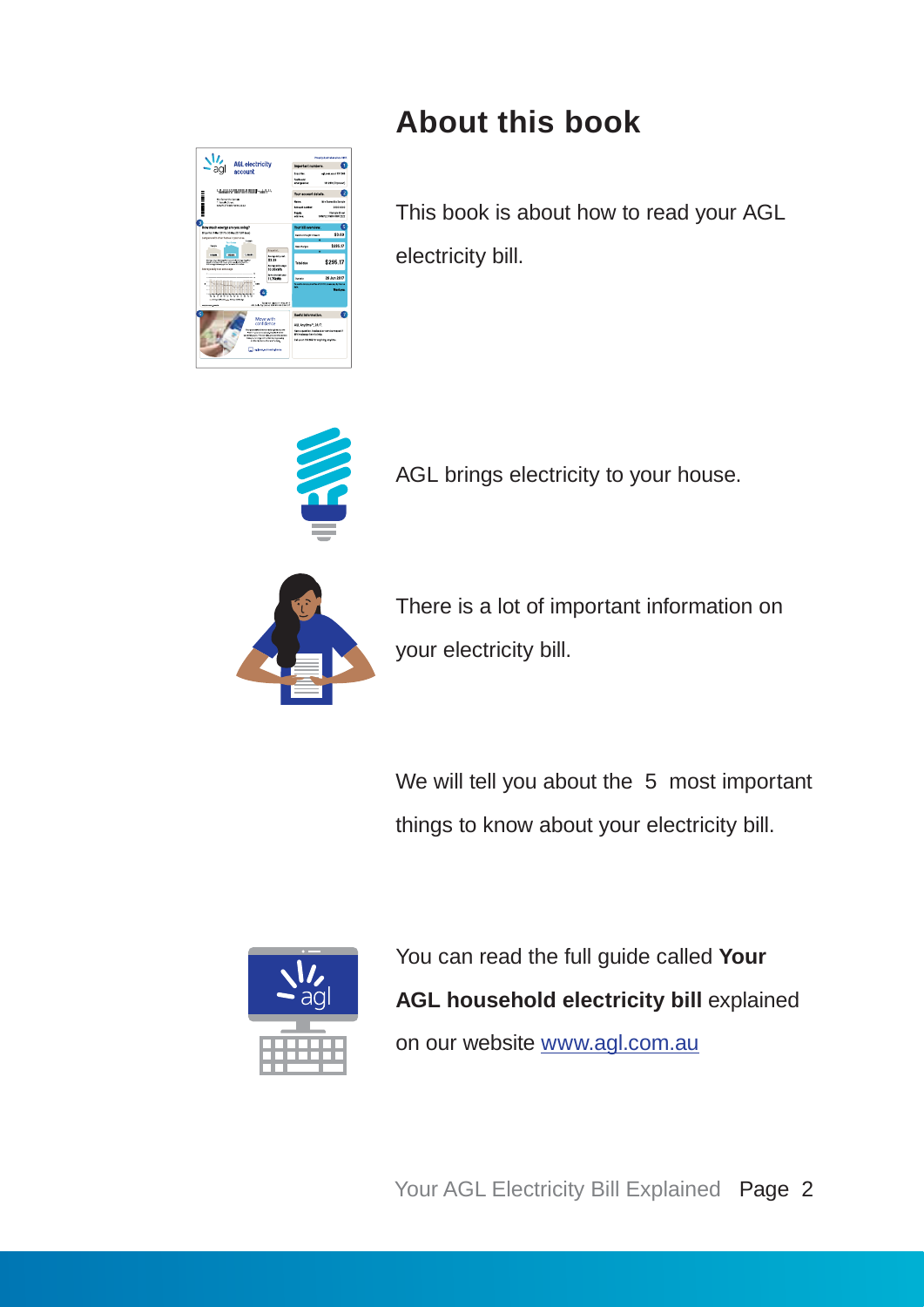# **1. How much you need to pay**



We will send you a electricity bill.

The bill is for how much electricity you use.



The bill will tell you

• how much you need to pay for electricity



• when you need to pay.



The amount you need to pay is on the front and back of the bill.

The amount is highlighted in a blue box.

You might be able to pay less if you pay on time.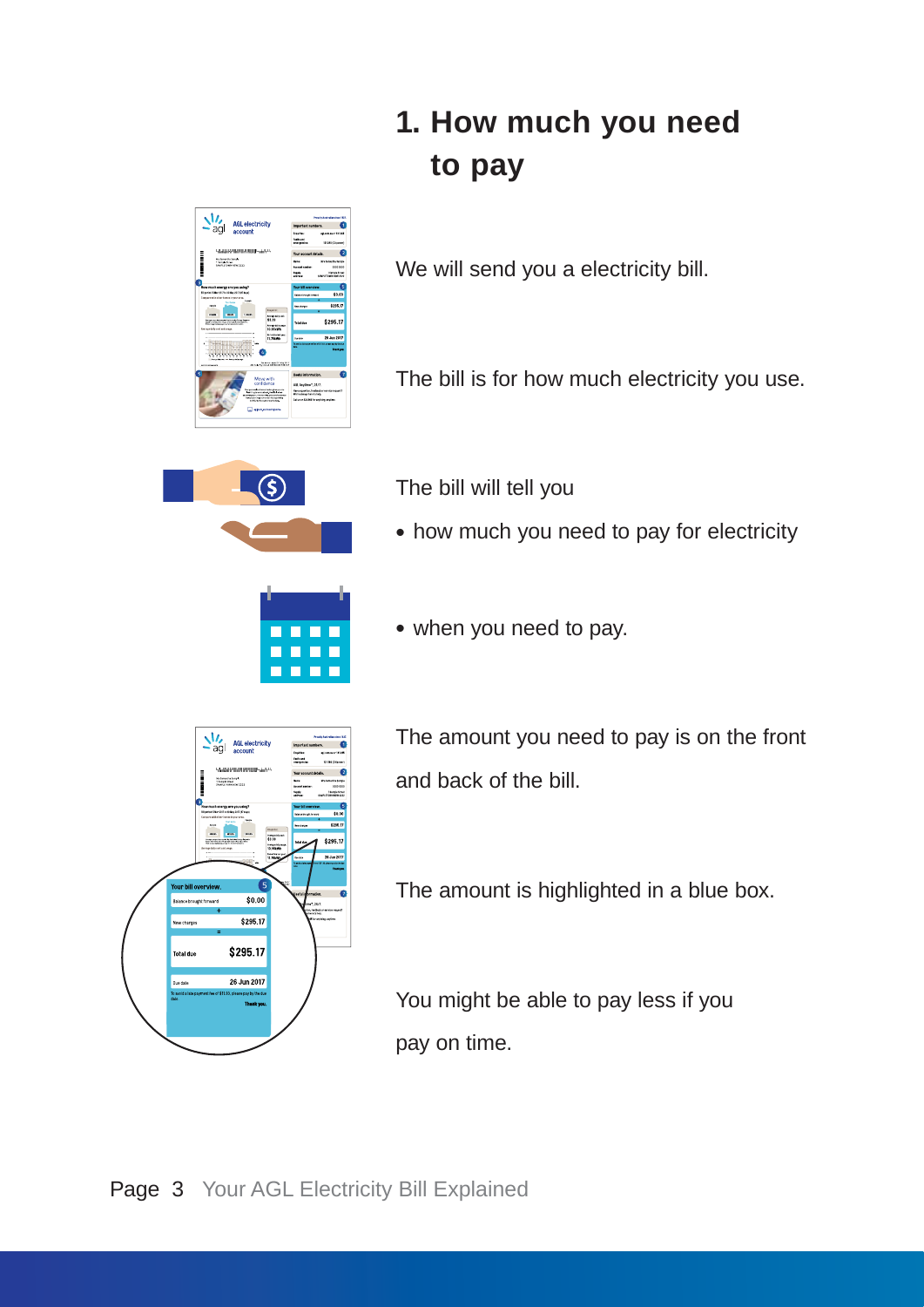### **2. How to pay**

You can pay your bill in different ways.



You can pay by **Direct Debit**. This means you tell us to take the money on the due date from your bank account.



You can pay online at www.agl.com.au/PayMyBill



All of the ways you can pay your bill are on the back of your bill at the bottom of the page.

You might need your reference number to pay your bill. This is in the blue box on the back page of the bill.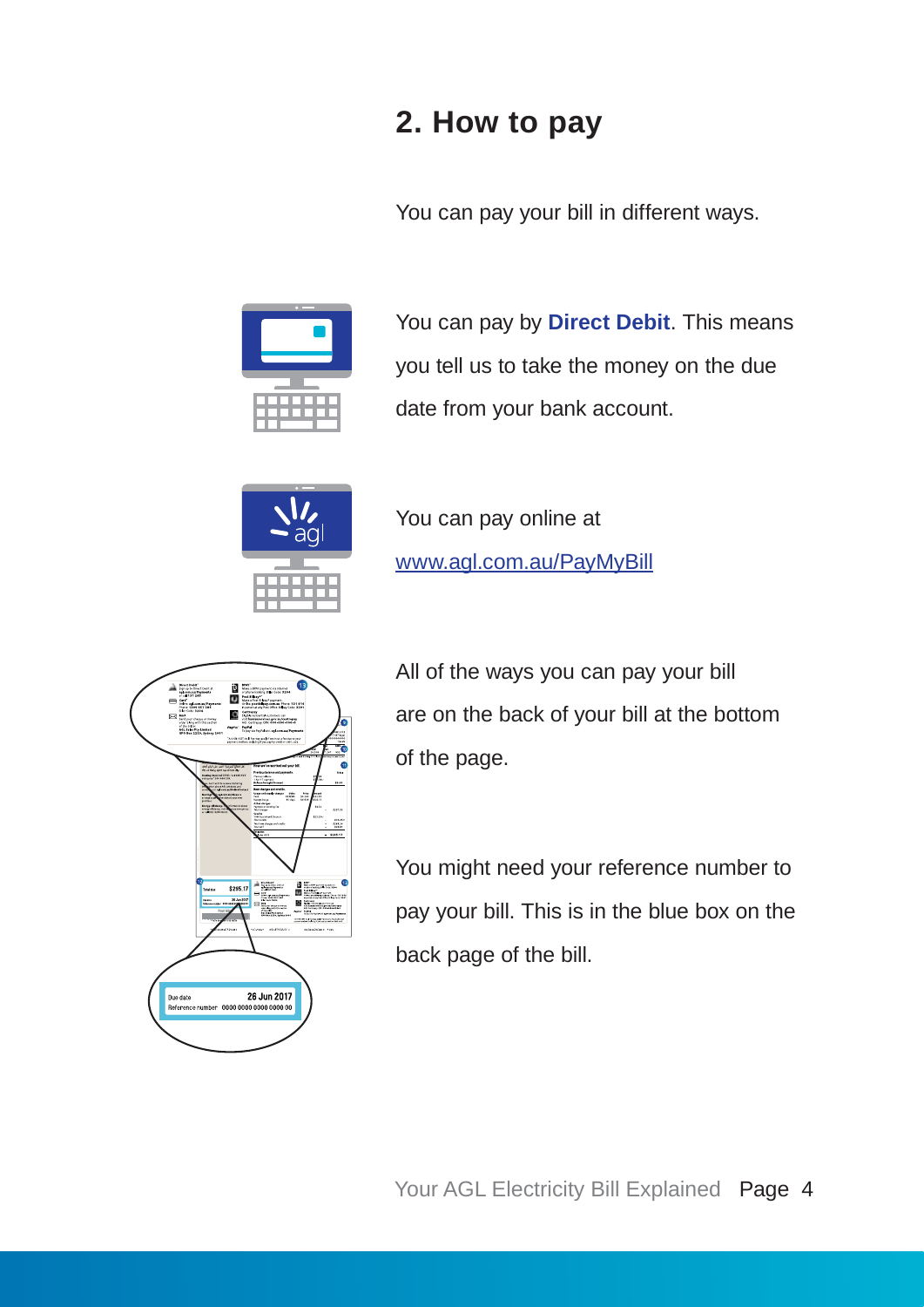## **3. Who to call if you need help**



If your power goes out or you have a problem with your electricity you can call the company who makes your power.

You call the **faults and emergencies** number.



You can find the number at the top of your bill.

If you have a question about your bill or electricity account you can call us.

You call the **enquiries** number.

You can find the number at the top of your bill.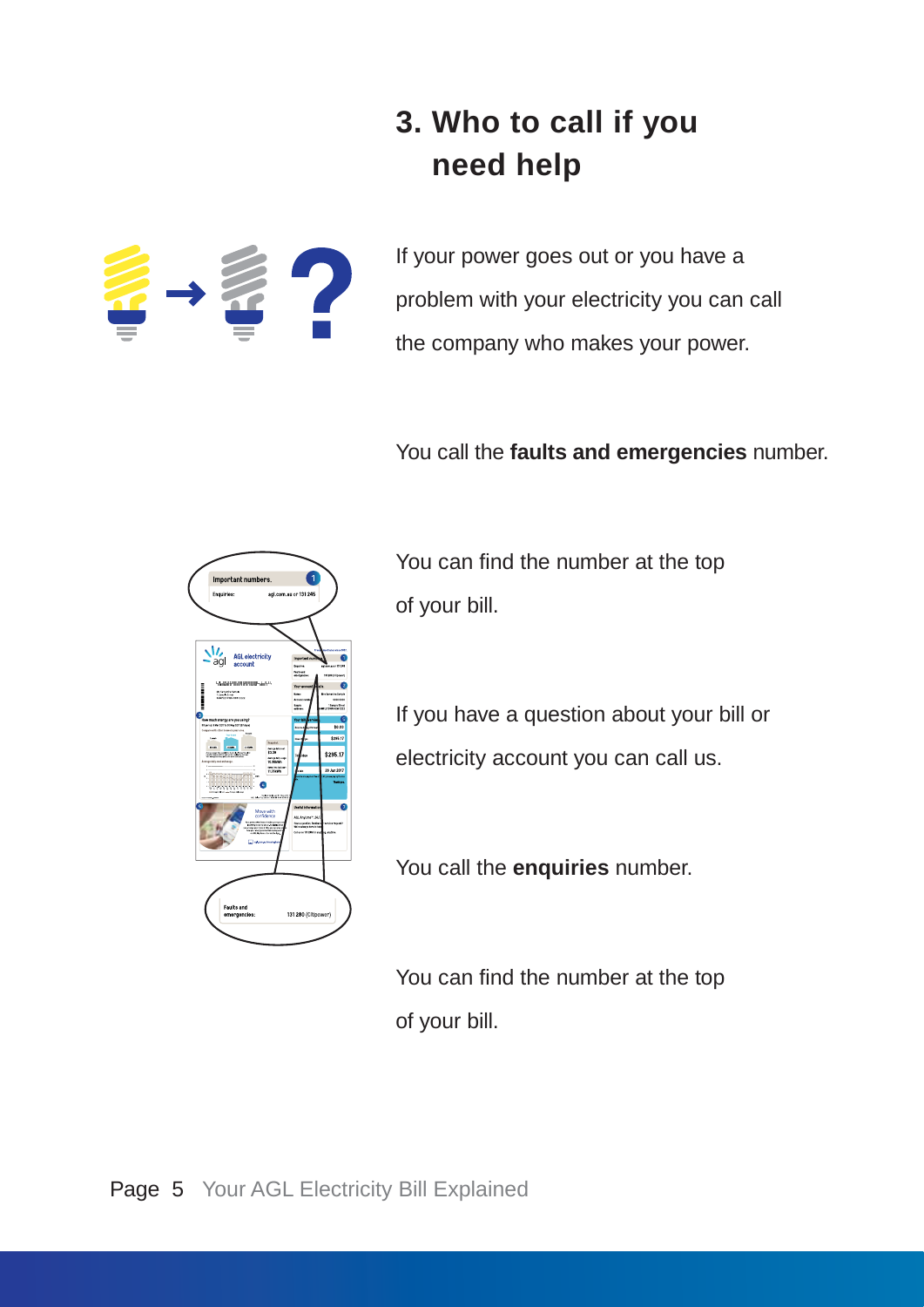

**4. About your electricity with us**

If we send you a bill for electricity it means you have an account with us.

Your account details are on the front page of your bill.



Your account details are

- your name
- your account number
- your address.

You need to use your account number when you call us to ask about your account.



You can change your account details online at www.agl.com.au/MyAccount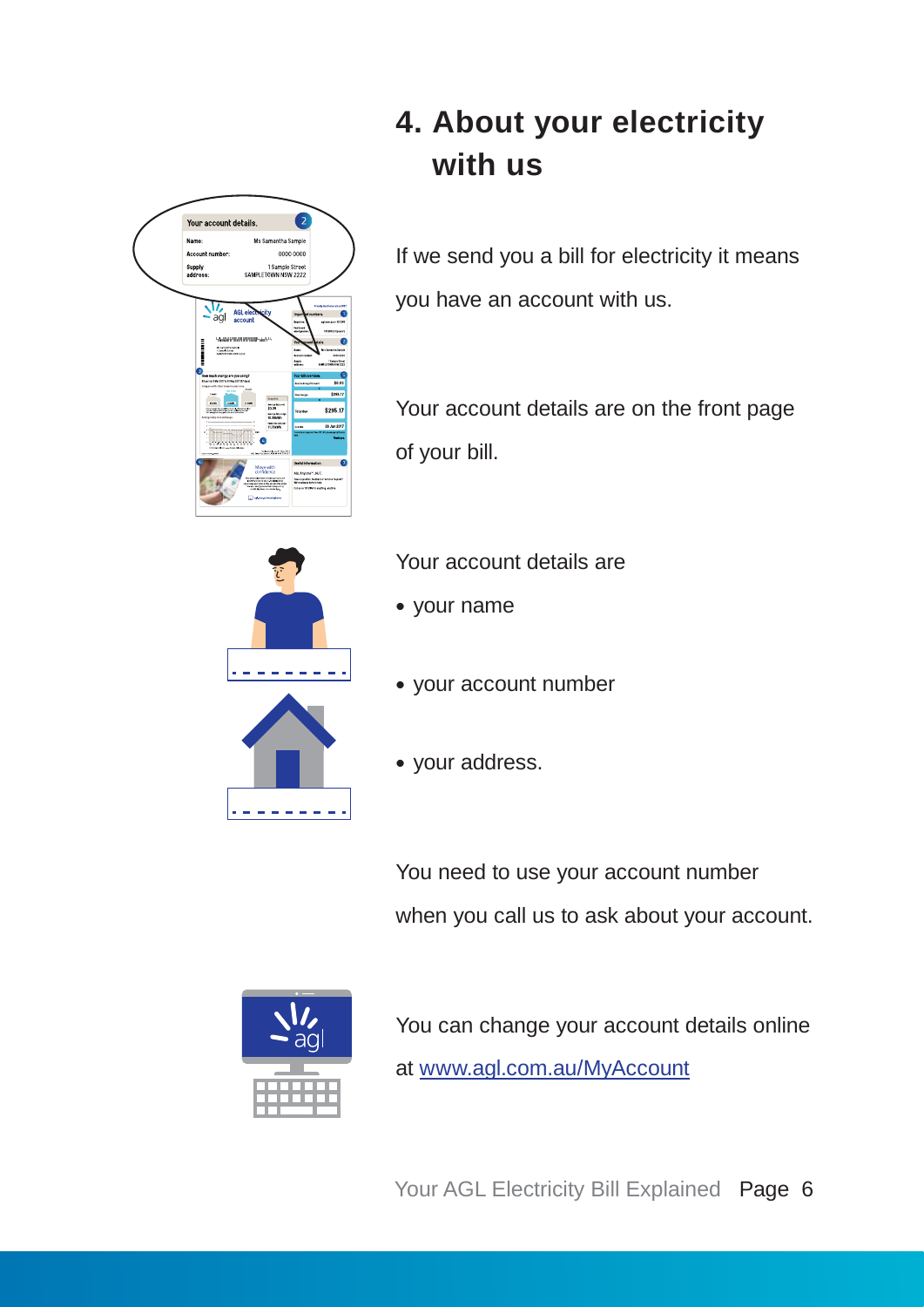# **5. How much electricity you use**



- Your bill will tell you
- how much electricity you have used



• how much you have used compared to other homes in your area



• how much you pay for electricity each day



• how much electricity you used at the same time last year.



You can find this information on the front page of your bill.

This information can help you work out ways to save money on electricity.

Page 7 Your AGL Electricity Bill Explained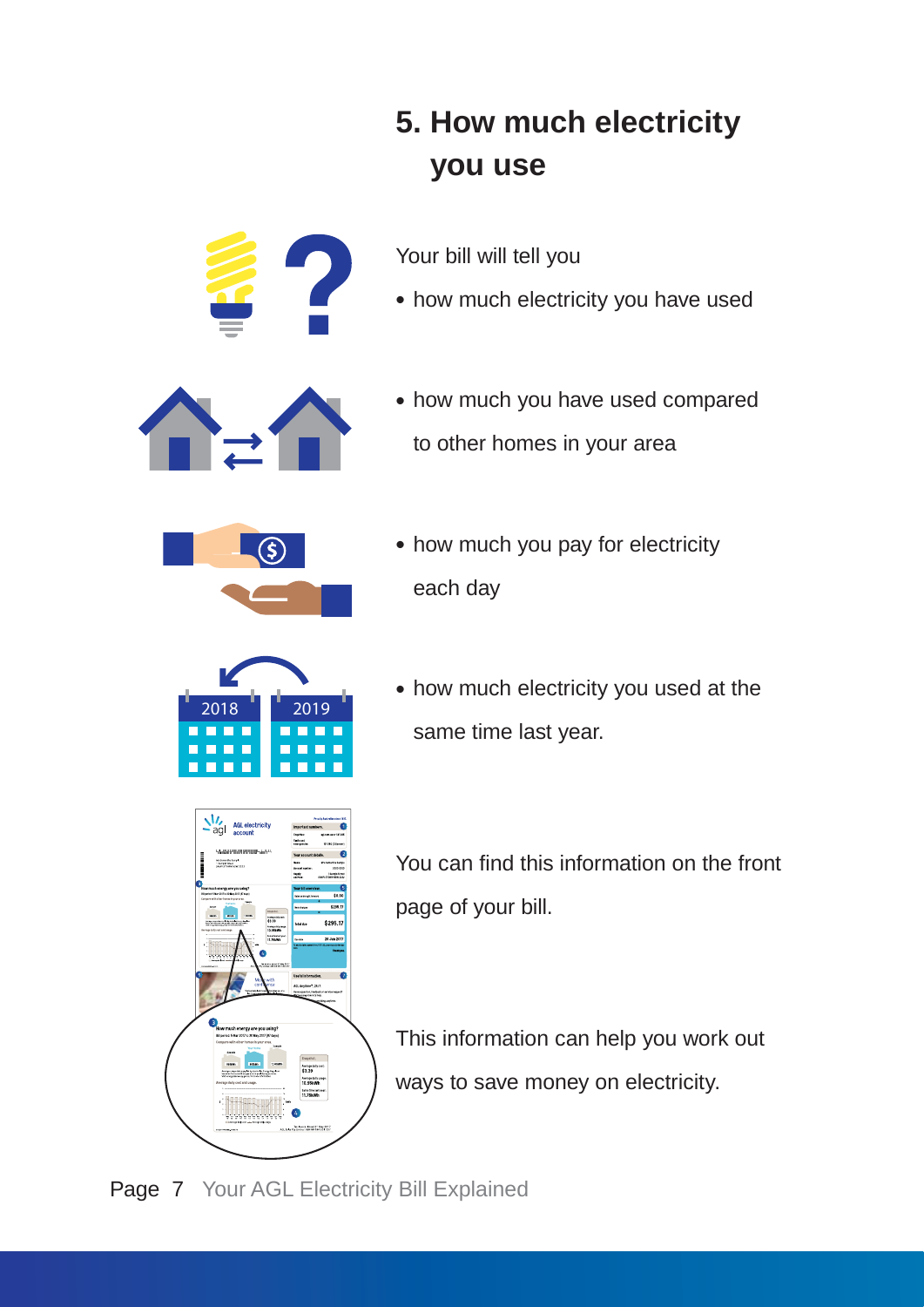# **If you need help to pay your bill**



You can get help to pay your bill in different ways.

Sometimes the government can help you For example

- government energy concessions and rebates
- Energy Account Payment Assistance
- AGL payment plans
- help from Centrelink.



For more information go to our website www.agl.com.au/concessions



If you need help with English you can call an interpreter

1300 307 245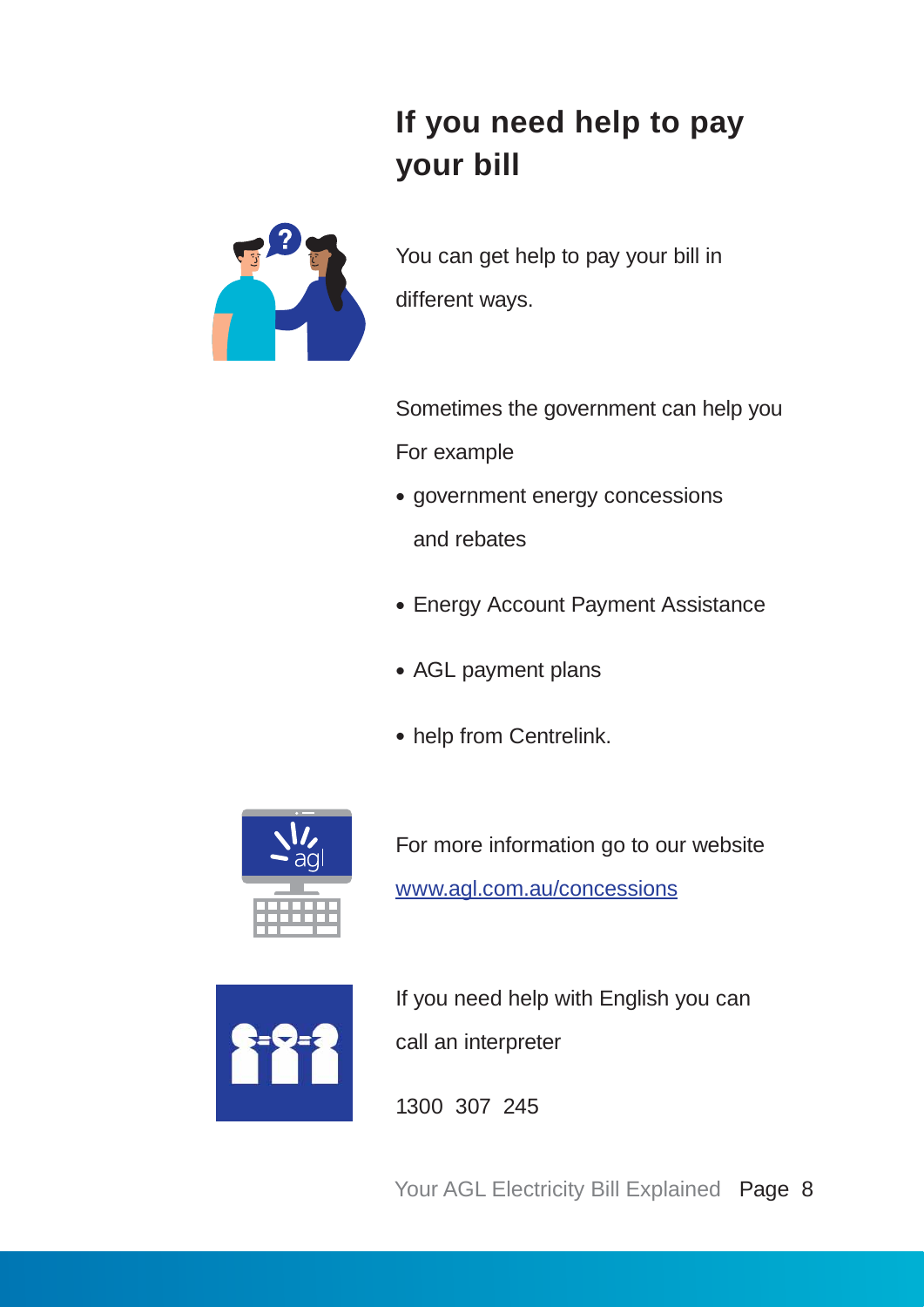### **More information**



This is a summary of the **AGL household electricity bill explained** fact sheet.

You can read the full full fact sheet on our website www.agl.com.au



Call 131 245



**National** 

**Service** 

**Relay** 

Website www.agl.com.au

If you are deaf or find it hard to hear or talk you can contact the National Relay Service.

http://bit.ly/NRSContactPage

Call 1300 555 727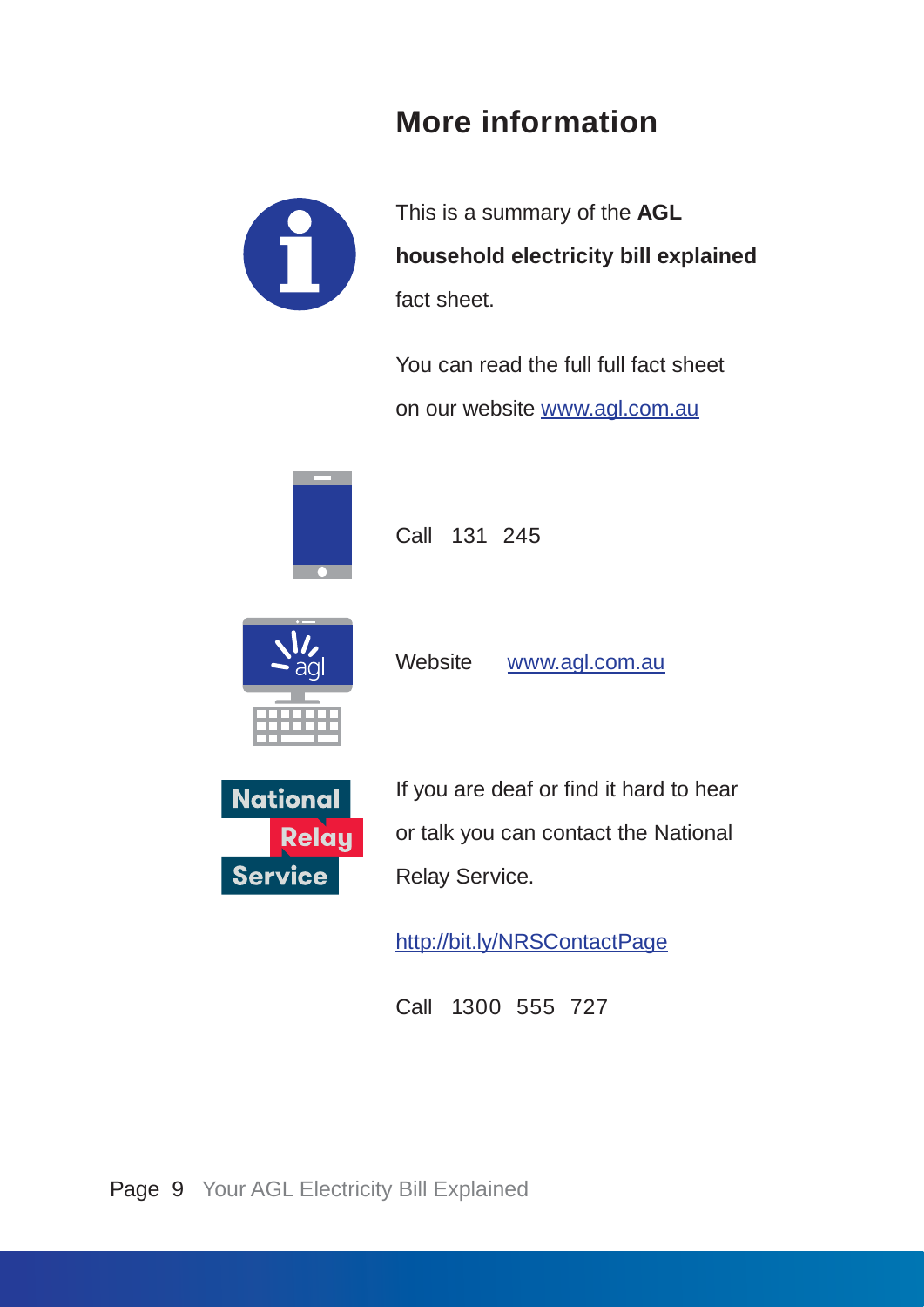#### **Notes**